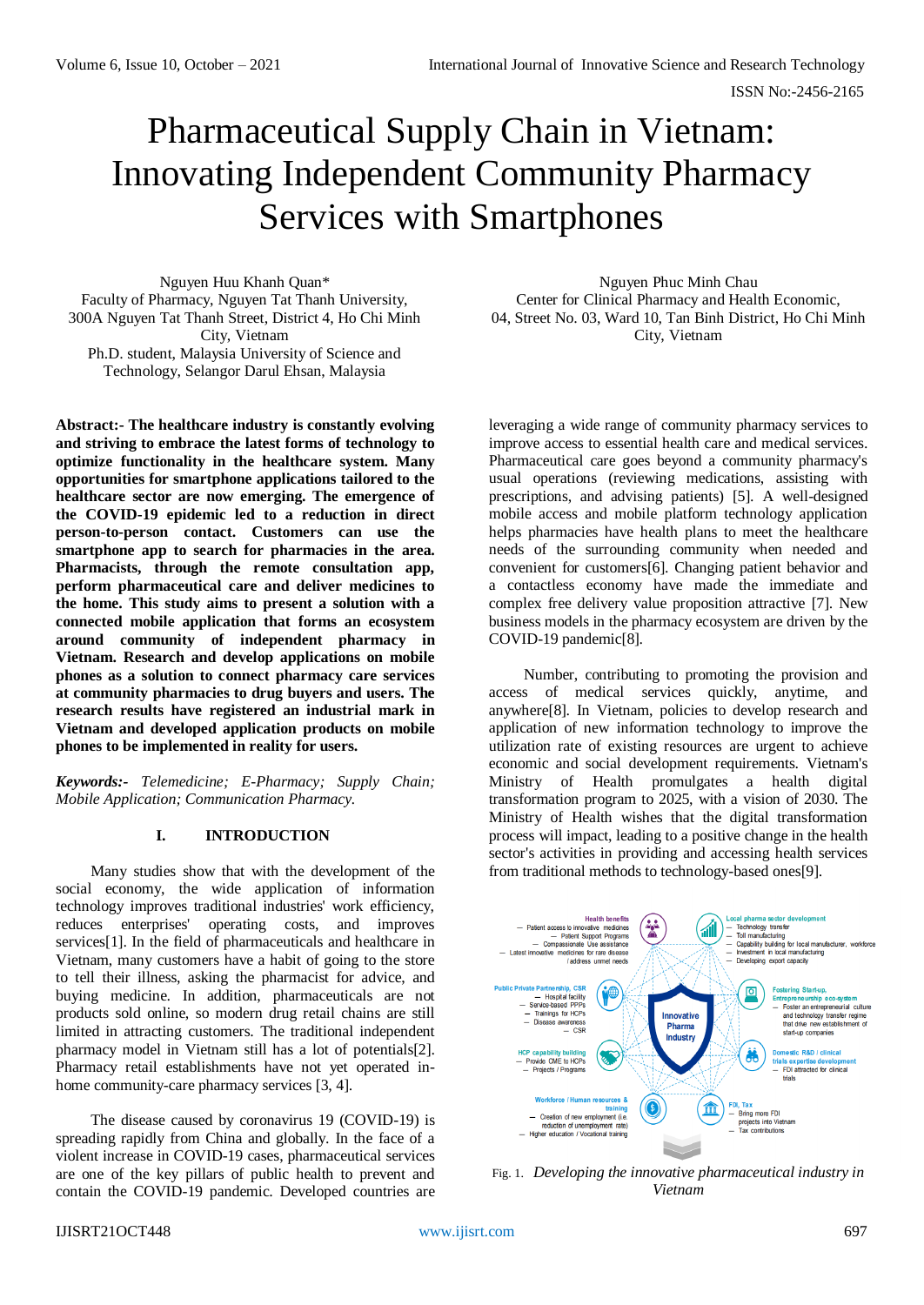"Fig. 1," developing the innovative pharmaceutical industry in Vietnam will drive sector and economic growth and improve health outcomes. Vietnam is known to be the 13th most populous country globally, with about 96 million in 2018. A rapidly aging population is likely to accelerate age-related diseases such as diabetes: sugar, and cardiovascular problems. Meanwhile, Vietnam has reached the status of a low-middle-income economy. Growing disposable income is likely to boost consumer spending in holistic healthcare services and pave the way for innovative healthcare solutions. Vietnam has the potential to increase its domestic innovative pharmaceutical market[10].

Pharmacy service innovation is seen as a valuable addition to the pharmacy. It is a clear strategic direction that guides the overall strategic flexibility in the pharmacy, not just with regards to service delivery. Information technology is also used as a key element of service delivery. This is only successful when the pharmacy owner is committed to service delivery and seeks to improve [5].

This article provides information on designing an application model on mobile phones, serving the needs of drug buyers and users for pharmacy services in Vietnam. This study aims to develop a mobile application design model with the relationship between the independent pharmacy and the customer connection. Customers can interact and exploit the services the pharmacy provides.

## **II. RESEARCH APPROACH**

The definition of a community pharmacy varies from country to country. However, most define it as a type of health care facility that provides specific services or with a certain mission in medicine. Current definitions of pharmacy services do not include the provision of complete community pharmacy services. They focus on defining services arising from the concept of pharmacy care or are otherwise limited for specific services provided by a pharmacist [3]. In Vietnam, community pharmacies are chain pharmacies and independent pharmacies. The Ministry of Health stipulates good practice for drug retailers that "Drug retailing" is a professional activity of a drug retailer, including the supply and retail of drugs directly to drug users along with providing advice and guidance on safe and effective drug use for users"[11]. "Fig. 2," the pharmaceutical supply chain is the vehicle through which medicines are delivered to patients[12]. Many studies have published many variations from the basic structure of the supply chain, the organizations and individuals involved in the supply chain are constantly evolving, and commercial relationships are also very different due to geography, type of medicine, and other factors [12, 13].

**Before researching to design mobile app pharmacy services for independent pharmacies in the community**: The first step, we performed a cross-sectional study, interviewing and collecting opinions about pharmacy service in 2018. This is a descriptive study of the service characteristics of pharmacies, using a questionnaire designed from a literature review and asking for comments from pharmaceutical experts and pharmacists at community independent pharmacies. "Table 1" a random survey was sent to Ho Chi Minh City[14]. Ho Chi Minh City is one of the largest cities in Vietnam. The study results show the current state of the pharmaceutical care service in community pharmacies, the final step of the pharmaceutical supply chain in Ho Chi Minh City. Results of pharmacies' location reveal that majority of independent pharmacies and chain pharmacies have a good and very good site. Both groups think there should be regulations of distance among pharmacies. This result shows that the location of a pharmacy is one of the key factors influencing its services and business. Pharmacies in the community are unevenly distributed, mainly in the areas surrounding the hospital and private clinics. Regulations on distance among community pharmacies should be implemented to ensure the adequate supply of drugs and pharmaceutical care services to the community



Fig. 2. *The U.S. Commercial Pharmaceutical Supply chain*

The next step, the literature review was carried out by retrieving documents from domestic and foreign research articles based on primary theoretical classification and status of research related to internet technology, mobile health system mobile, smart hospital, hospital information system…[1]. Approved materials include journal articles, conference papers, and edited volumes[15]

# **III. RESEARCH SETTING AND ACTION PLANNING**

The study proposes a model to connect the participation between pharmacies and drug buyers and users, which is a model with many potentials. It is the basis of the pharmacy's service definition. Retail pharmaceutical supply chain, independent pharmacies need to improve pharmacy care services better, focusing on human-centered collaboration with pharmacy services at the pharmacy. The main feature of this model is the participation of pharmacists with customers, based on the ability to promote images and suitable products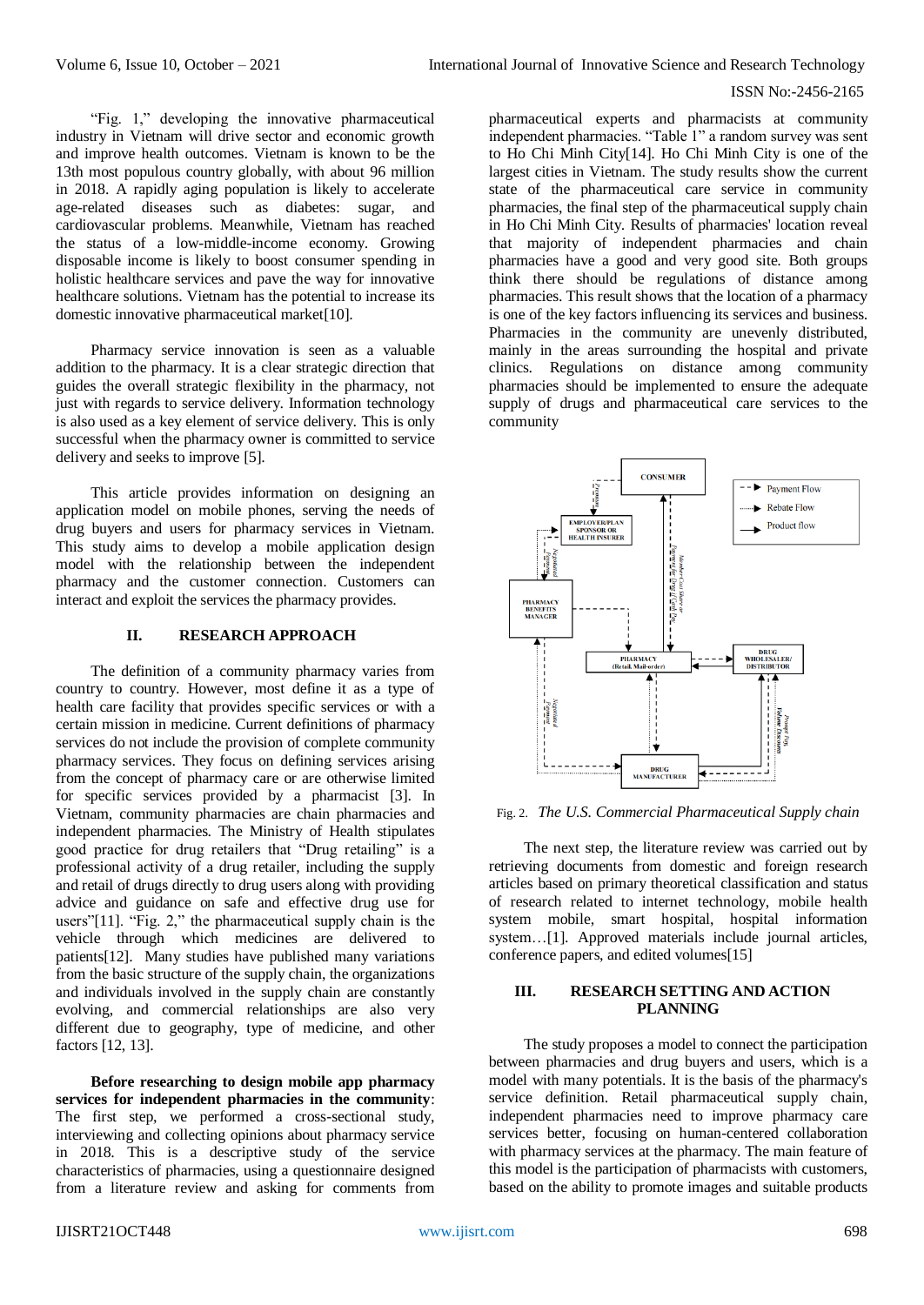and services, from service delivery through customer loyalty. It accompanies the sale "[5].

We all know that the average person goes to the pharmacy more often than the doctor. This makes the pharmacist's pharmacy the most frequent interaction in the entire healthcare system. It's not just the frequency of visits that makes the pharmacy important in terms of care, but also its place in the healthcare ecosystem. "Fig. 3," we are building an ecosystem for the independent pharmacy that enables greater convenience, expanded accessibility, and personalization to meet the new needs and expectations of our customers[7]. Three main trends drive this separation: (i) Directly to consumer models that address convenience and easy customer experience; (ii) Cash to reduce costs for the pharmacy model of pharmacy care to address the need ; (iii) End-to-end data integration addresses the need to measure health-based outcomes and provide more personalized services [7]. The pharmacy is truly the central node in the pharmaceutical supply chain, working on the relationships of the patient, supplier, payer, and manufacturer. The model connecting the participation of private retail pharmacies and drug buyers and users according to supply chain management theory[16]:

- **Connectivity**: Members with a smartphone vehicle participating in the ecosystem, even geographically distant, can still interact and communicate through the internet, electronic data transfer, and many more tools.
- **Visibility**: Visibility in the ecosystem helps users in realtime, allowing for behavioral adjustments. The parties involved in the generation system eliminate waste, saving costs and time.
- **Collaboration:** With the ability to connect and display, information is like a "glue" between suppliers and customers in the ecosystem. The application facilitates easy data sharing and cooperation while ensuring information security.
- **Optimal:** The stakeholders in the ecosystem can make appropriate decisions regarding the relevant service/commodity standards, determine the trustworthiness of where to buy products from the physical pharmaceutical supply chain real.
- **Operations:** The application promotes daily and hourly business process activities conveniently and quickly. Information is connected, displayed, and shared among members for better storage management.

| TABLE 1: SURVEY RESULTS RELATED TO PHARMACEUTICAL CARE AT COMMUNITY PHARMACIES IN HO CHI MINH CITY |                                                                                |                           |                |               |                          |                     |                |               |                 |               |                 |
|----------------------------------------------------------------------------------------------------|--------------------------------------------------------------------------------|---------------------------|----------------|---------------|--------------------------|---------------------|----------------|---------------|-----------------|---------------|-----------------|
|                                                                                                    |                                                                                | $\bf{no}$<br>interference |                | Poor          |                          | fair                |                | Good          |                 | Very good     |                 |
| <b>Item</b>                                                                                        | <b>Pharmacy</b>                                                                | $\frac{0}{0}$             | $\mathbf n$    | $\frac{0}{0}$ | $\mathbf n$              | $\frac{0}{0}$       | $\mathbf n$    | $\frac{0}{0}$ | $\mathbf n$     | $\frac{0}{0}$ | n               |
| Convenient location for a drug retailer                                                            | Independent                                                                    | 0%                        | $\overline{0}$ | 1.4%          |                          | 23.6%               | 17             | 34.7%         | 25              | 40.3%         | 29              |
|                                                                                                    | Chain                                                                          | 0%                        | $\overline{0}$ | 6.1%          | $\overline{c}$           | 15.2%               | 5              | 36.4%         | 12              | 42.4%         | 14              |
| Regulations on distance among                                                                      | Independent                                                                    | 1.4%                      | 1              | 9.7%          | 7                        | 18.1%               | 13             | 38.9%         | 28              | 31.9%         | 23              |
| community pharmacies                                                                               | Chain                                                                          | 3.0%                      | $\mathbf{1}$   | 21.2%         | 7                        | $12.\overline{1\%}$ | $\overline{4}$ | 45.5%         | 15              | 18.2%         | 6               |
| Room for patient counseling                                                                        | Independent                                                                    | 1.4%                      | $\mathbf{1}$   | 26.4%         | 19                       | 45.8%               | 33             | 25.0%         | 18              | 1.4%          | $\mathbf{1}$    |
|                                                                                                    | Chain                                                                          | 0.0%                      | $\overline{0}$ | 18.2%         | 6                        | 45.5%               | 15             | 24.2%         | 8               | 12.1%         | $\overline{4}$  |
| Use of information technology in drug<br>management (buying and selling).                          | Independent                                                                    | 2.8%                      | $\overline{c}$ | 11.1%         | 8                        | 19.4%               | 14             | 43.1%         | 31              | 23.6%         | 17              |
|                                                                                                    | Chain                                                                          | 0.0%                      | $\overline{0}$ | 3.0%          | 1                        | 21.2%               | 7              | 48.5%         | 16              | 27.3%         | 9               |
| Use of information technology in<br>patient management.                                            | Independent                                                                    | 8.3%                      | 6              | 16.7%         | 12                       | 30.6%               | 22             | 34.7%         | 25              | 9.7%          | $\overline{7}$  |
|                                                                                                    | Chain                                                                          | 6.1%                      | $\overline{c}$ | 21.2%         | 7                        | 24.2%               | 8              | 30.3%         | 10              | 18.2%         | 6               |
| Use of available soft wares in                                                                     | Independent                                                                    | 8.3%                      | 6              | 12.5%         | 9                        | 33.3%               | 24             | 37.5%         | 27              | 8.3%          | 6               |
| Vietnam to control drug interactions.                                                              | Chain                                                                          | 9.1%                      | 3              | 6.1%          | $\overline{c}$           | 30.3%               | 10             | 45.5%         | 15              | 9.1%          | 3               |
| Monitoring adverse reactions of drugs<br>according to ADR center guides.                           | Independent                                                                    | 2.8%                      | $\overline{2}$ | 18.1%         | 13                       | 37.5%               | 27             | 31.9%         | $\overline{23}$ | 9.7%          | 7               |
|                                                                                                    | Chain                                                                          | 0.0%                      | $\overline{0}$ | 0.0%          | $\theta$                 | 36.4%               | 12             | 54.5%         | 18              | 9.1%          | $\overline{3}$  |
| Consultation, discussion with a doctor<br>in case of a non-logical prescription                    | Independent                                                                    | 0.0%                      | $\Omega$       | 11.1%         | 8                        | 27.8%               | 20             | 43.1%         | 31              | 18.1%         | 13              |
|                                                                                                    | Chain                                                                          | 0.0%                      | $\Omega$       | 0.0%          | $\theta$                 | 30.3%               | 10             | 42.4%         | 14              | 27.3%         | 9               |
| Participation in training courses,<br>improving the skills of<br>pharmaceutical care               | Independent                                                                    | 4.2%                      | 3              | 11.1%         | 8                        | 20.8%               | 15             | 36.1%         | 26              | 27.8%         | 20              |
|                                                                                                    | Chain                                                                          | 0.0%                      | $\Omega$       | 6.1%          | $\overline{c}$           | 33.3%               | 11             | 48.5%         | 16              | 18.2%         | 6               |
| Training staff and responding to<br>patients 'questions directly by the<br>pharmacist              | Independent                                                                    | 4.2%                      | 3              | 13.9%         | 10                       | 11.1%               | 8              | 30.6%         | 22              | 40.3%         | 29              |
|                                                                                                    | Chain                                                                          | 0.0%                      | $\overline{0}$ | 0.0%          | $\Omega$                 | 15.2%               | 5              | 57.6%         | 19              | 27.3%         | 9               |
| Building patient education program in<br>some chronic diseases.                                    | Independent                                                                    | 1.4%                      | $\mathbf{1}$   | 11.1%         | 8                        | 27.8%               | 20             | 34.7%         | 25              | 25.0%         | 18              |
|                                                                                                    | Chain                                                                          | 0.0%                      | $\overline{0}$ | 0.0%          | $\overline{0}$           | 33.3%               | 11             | 45.5%         | 15              | 21.2%         | $\overline{7}$  |
| Patients counseling via telephone or                                                               | Independent                                                                    | 16.7%                     | 12             | 34.7%         | 25                       | 26.4%               | 19             | 22.2%         | 16              | 0.0%          | $\Omega$        |
| by coming home                                                                                     | Chain                                                                          | 6.1%                      | $\overline{2}$ | 34.7%         | 12                       | 39.4%               | 13             | 18.2%         | 6               | 0.0%          | $\overline{0}$  |
| Listing drug price and not sell higher<br>than the list price                                      | Independent                                                                    | 0.0%                      | $\overline{0}$ | 5.6%          | $\overline{\mathcal{L}}$ | 25.0%               | 18             | 41.7%         | 30              | 27.8%         | 20              |
|                                                                                                    | Chain                                                                          | 0.0%                      | $\Omega$       | 0.0%          | $\theta$                 | 18.2%               | 6              | 45.5%         | 15              | 36.4%         | 12              |
| Participation in the pharmaceutical                                                                | Independent                                                                    | 2.8%                      | $\overline{c}$ | 4.2%          | 3                        | 27.8%               | 20             | 34.7%         | 25              | 30.6%         | $\overline{22}$ |
| market stabilization program of Ho<br>Chi Minh City Health Department                              | Chain                                                                          | 0.0%                      | $\Omega$       | 0.0%          | $\Omega$                 | 9.1%                | 3              | 63.6%         | 21              | 27.3%         | 9               |
|                                                                                                    | A total of 105 respondents: 73 independent pharmacies and 32 chain pharmacies. |                           |                |               |                          |                     |                |               |                 |               |                 |

Issues related to pharmaceutical care at community pharmacies were evaluated on a 5-point scale, where  $1 =$  no interference and  $5 =$  very good. Level of confidence 95%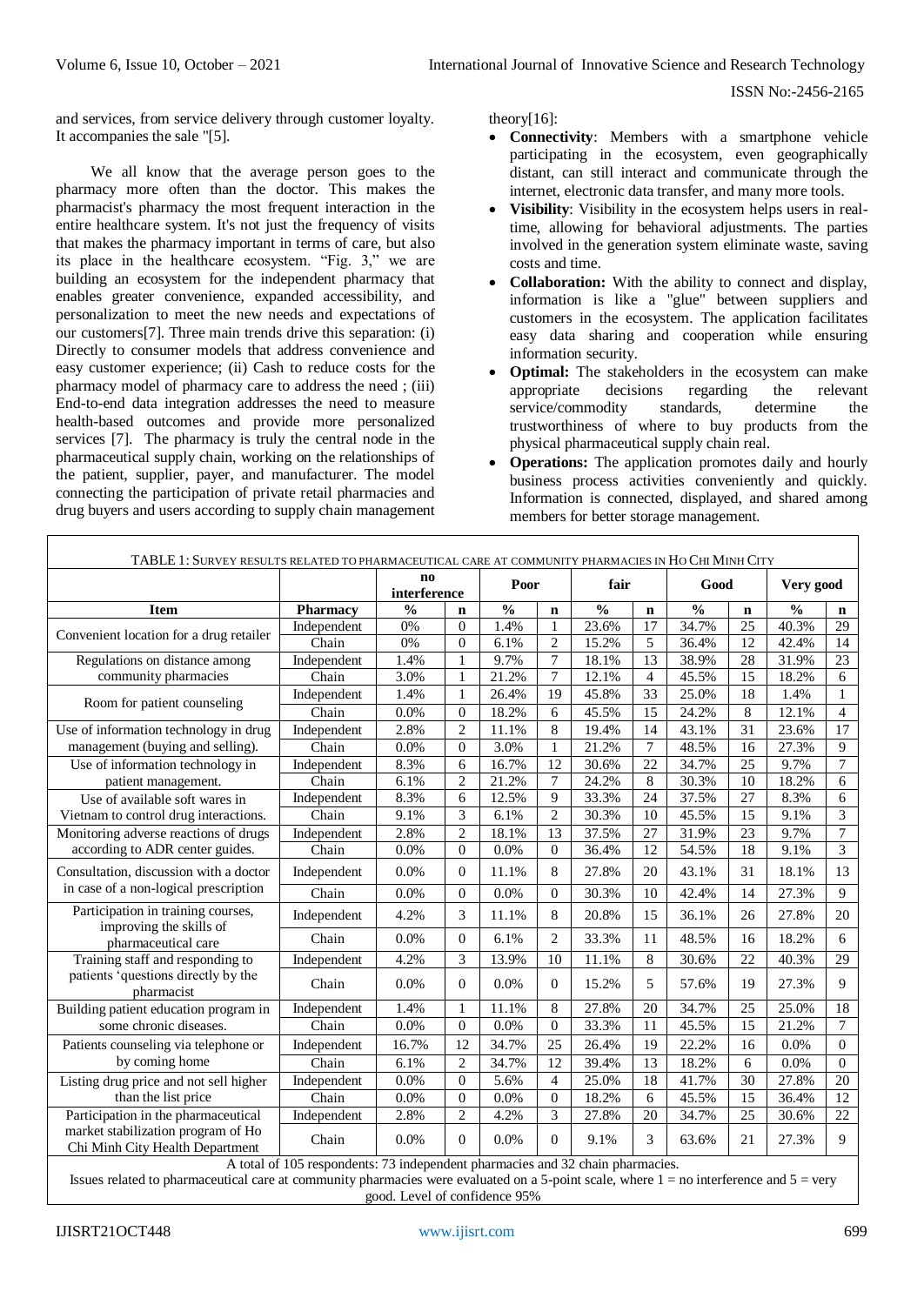**Speed:** Applied as an information technology solution to help suppliers respond quickly to customer requirements in terms of space and time to support the physical pharmaceutical supply chain.



Fig. 3. *Collaborative pharmacists help patients stay compliant between doctor visits and pharmacy visits.*

This study develops an application for pharmacy services of independent pharmacies in the pharmaceutical supply chain on smartphones. Solutions and features to solve real-world problems of Tele-pharmacist and supply chain management theory:

- Locate all independent pharmacies participating in the pharmacy network. Application users can see pharmaceutical retail establishments meeting the standards of good pharmacy practice licensed by the state management agency.
- The application provides a list of pharmacies participating in creating a pharmacy ecosystem. Customers connected to the ecosystem are directed to the pharmacy. Application users can see the certificate of good pharmacy practice issued to the pharmacy by the state agency.
- Summary and claim history of pharmaceutical and medical beneficiaries. Connecting app users contact pharmacists for advice and purchase products
- Customers send pictures of doctors' prescriptions and clinical advice from community pharmacists. Application users can make product purchasing decisions with the pharmacy. The pharmacy where the product is responsible. Customers can reduce the risk when buying products from social networks or online sales channels
- Pharmacists provide reminders and warnings about patient compliance with prescriptions.
- The pharmacy and the customer decide whether the order is received or delivered to the home.
- Scan QR code with the origin and manage purchased and used products

# **IV. RESULT AND DISCUSSION**

Clinical applications have a beneficial impact on all patient care areas, such as diagnostic, therapeutic, and monitoring services. "Fig. 3," they are powered by real-time or store-and-forward technology, from telephone to fax machine, e-mail, chat rooms, discussion boards, and audio and video conferencing. The choice of technology and mode of infusion depends mainly on the limitations of the setting, patient needs, and practitioner preferences. The model implementation and development results apply to users with the product launch time on June 22, 2021. We registered the intellectual property of the trademark (GP E-Pharmacy&Healthcare) as the application's logo on August 10, 2020 in Viet Nam. We made the copyright registration for the application on April 12, 2021. Currently, the application has Google's app store and Apple's app store, which users can download with the name GP e-pharmacy.



Fig. 4. *The application (GP E-Pharmacy&Healthcare) with smartphone*

"Fig. 4," this application (GP E-Pharmacy&Healthcare) helps users to use and interact right on the smartphone according to the model shown. The study wishes to bring users a better experience with the benefits brought to the pharmacy and the community around the pharmacy:

First, a networked information technology pharmacy provides a wide range of products and services that meet all buyers' needs. Convenient customers in a specific geographical area reduce waste of time without going to the pharmacy directly actively. In addition, pharmacists connect with drug buyers and users around the pharmacy to perform pharmacy care at home[4, 17].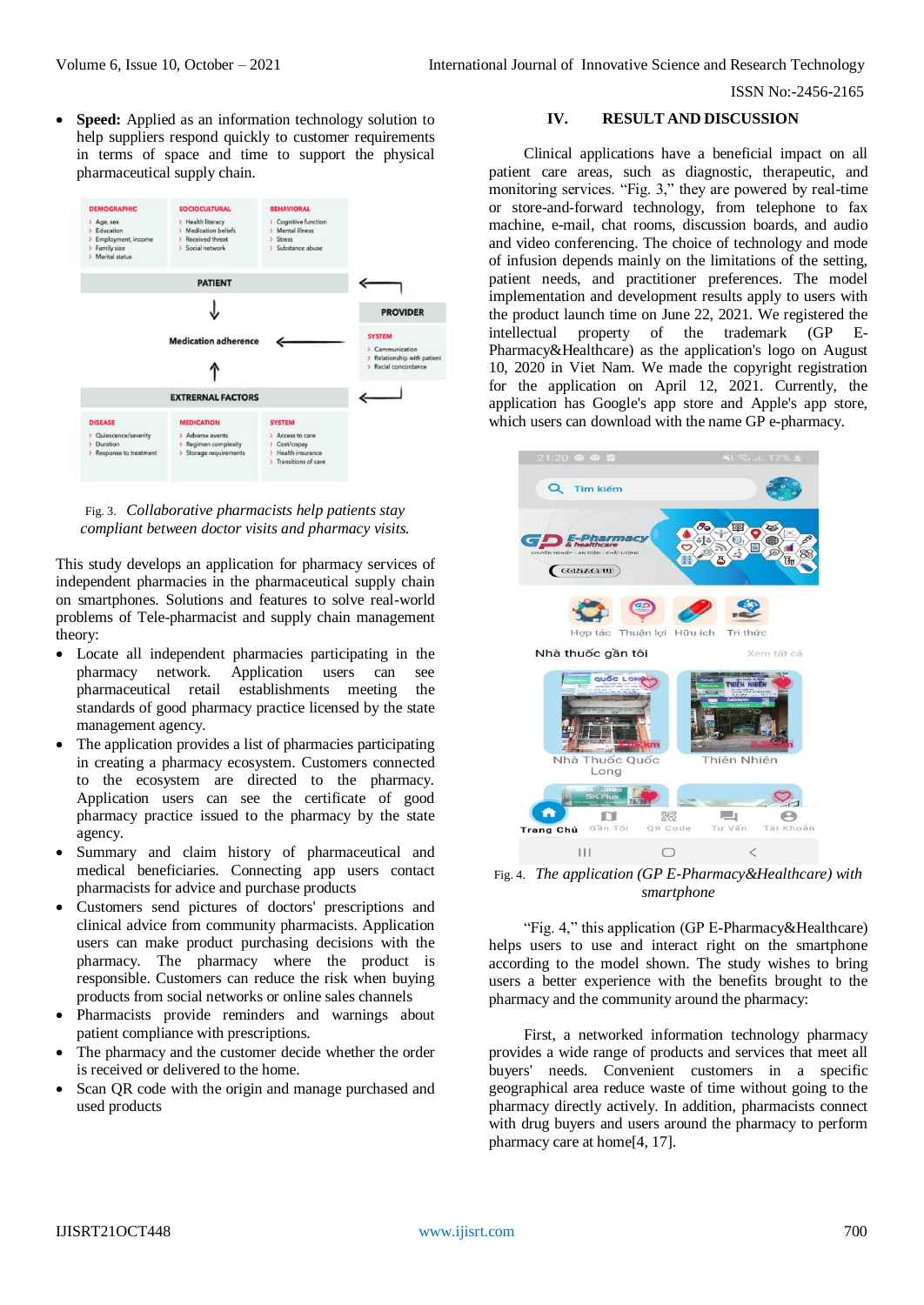Second, pharmacy owners need to recognize the strengths and acknowledge the location limitations of their pharmacy with different locations. Pharmacies need to deploy services based on the suitability of the pharmacy location's physical cost in terms of pharmacy space, staff, existing resources, and infrastructure. The basis for dividing services between pharmacies is to reach more important customers than waiting for customers to buy like a traditional independent pharmacy. Traditional independent pharmacies no longer depend too much on location and space. They connect pharmacies into a network of community care pharmacies and connect and share information with other services (clinics, medical tests, medical equipment sales establishments )[18, 19].

Third, pharmacies need to have a strategy to practice cooperation with patients and customers with health care needs in the area around the pharmacy. Patients with unclear health symptoms should consult a pharmacist near their home before going to the examination and treatment facility. Buyers and users of drugs do not have to go to the pharmacy, find out the nearest pharmacy for advice, and purchase transactions[20].

Fourth, the pharmacy model is based on a network of pharmacies connected through a mobile phone application, helping control travel and prevent the spread of COVID-19 epidemic prevention and control[21]. Pharmacists actively counsel and educate patients on drug information, sales, and home delivery arrangements<sup>[22]</sup>. Implementing these telemedicine services provides access to out-of-hospital pharmaceutical care and helps reduce the risk of hospitalacquired infections[23]. The positive effects of these telemedicine services on patient care during epidemics are helpful for the pharmacy industry to establish further the professional role of pharmacists[24].

Fifth, the "branding" of independent pharmacy is seen as helpful in meeting the needs of different local market segments. The application of information technology should be given more importance in the private pharmacy retail establishments in the community [25]. Users can use the application to develop monitoring systems, identify pharmacies and create efficiency in providing quality pharmaceutical care products and services to each buyer and drug user. Customers traveling or from other localities using the application can easily find or contact the pharmacy when necessary if the local pharmacy participates in the supplier channel[19].

# **V. CONCLUSION**

In a society with the elderly, there is a need for primary health care and reduced direct exposure to COVID-19 disease. Well-designed mobile access and mobile platform technology application help private retailers have health plans that meet the healthcare needs of the surrounding community when needed. Application of (GP E-Pharmacy&Healthcare) in research has developed. This application serves as a decision support tool for pharmacy service providers. The application builds a pharmacy

ecosystem. It allows independent pharmacies to connect program members, encouraging healthy behaviors in buying and selling pharmaceuticals[26]. Pharmacists provide remote consultations and home delivery of medicines. The application is a digital marketing channel that introduces healthcare products/services advertising from pharmaceutical distributors to pharmacies and app customers.

In Vietnam, e-commerce is growing. Online buying and selling of pharmaceutical products, functional foods, and health care products is a trend of choice for everyone [27]. We recommend other studies approaching the behavior of sellers, buyers, and users of drugs. Medicine is a special commodity, the process of selling and buying drugs by prescription requires a doctor's prescription. Pharmacists need the high degree of integrity necessary to maintain health standards and fulfill their ethical responsibilities to provide optimal care to patients[28]. In the following research direction, we will evaluate users' needs and help improve the limits of the application[29].

### **ACKNOWLEDGMENT**

We want to thank Nguyen Tat Thanh University, Ho Chi Minh City, Vietnam, for the time and facilities for this study. This study was funded by the Center for Clinical Pharmacy and Health Economic. We want to thank the Center for Clinical Pharmacy and Health Economic, Ho Chi Minh City, Vietnam, for supporting time and facilities for this study.

## **REFERENCES**

- [1]. Sun, G., et al. Research on mobile intelligent medical information system based on the internet of things technology. in 2016 8th International Conference on Information Technology in Medicine and Education (ITME). 2016. IEEE.
- [2]. Bouldin, A.S., et al., Independent pharmacy: Rising to meet the challenge of the future. Journal of Pharmaceutical Marketing & Management, 1996. 10(2-3): p. 149-166.
- [3]. Moullin, J.C., et al., Defining professional pharmacy services in community pharmacy. Research in Social and Administrative Pharmacy, 2013. 9(6): p. 989-995.
- [4]. Ângelo, A., J. Barata, and A. Santos, Projecting the Community Pharmacy into Home Health Care: An IS Perspective. 2020.
- [5]. Feletto, E., et al., Flexibility in community pharmacy: a qualitative study of business models and cognitive services. Pharmacy world & science, 2010. 32(2): p. 130-138.
- [6]. Oscar, R., Smarter pharmacy benefits: How mobile technology communications improve pharmacy utilization and cut costs. Managed Care Outlook, 2013. 26(8): p. 2-6.
- [7]. Attas, A., Shifts in the retail pharmacy ecosystem. Retrieved from the state of  $\sim$ "https://www.boardofinnovation.com/blog/shifts-inthe-retail-pharmacy-ecosystem/", 2020.